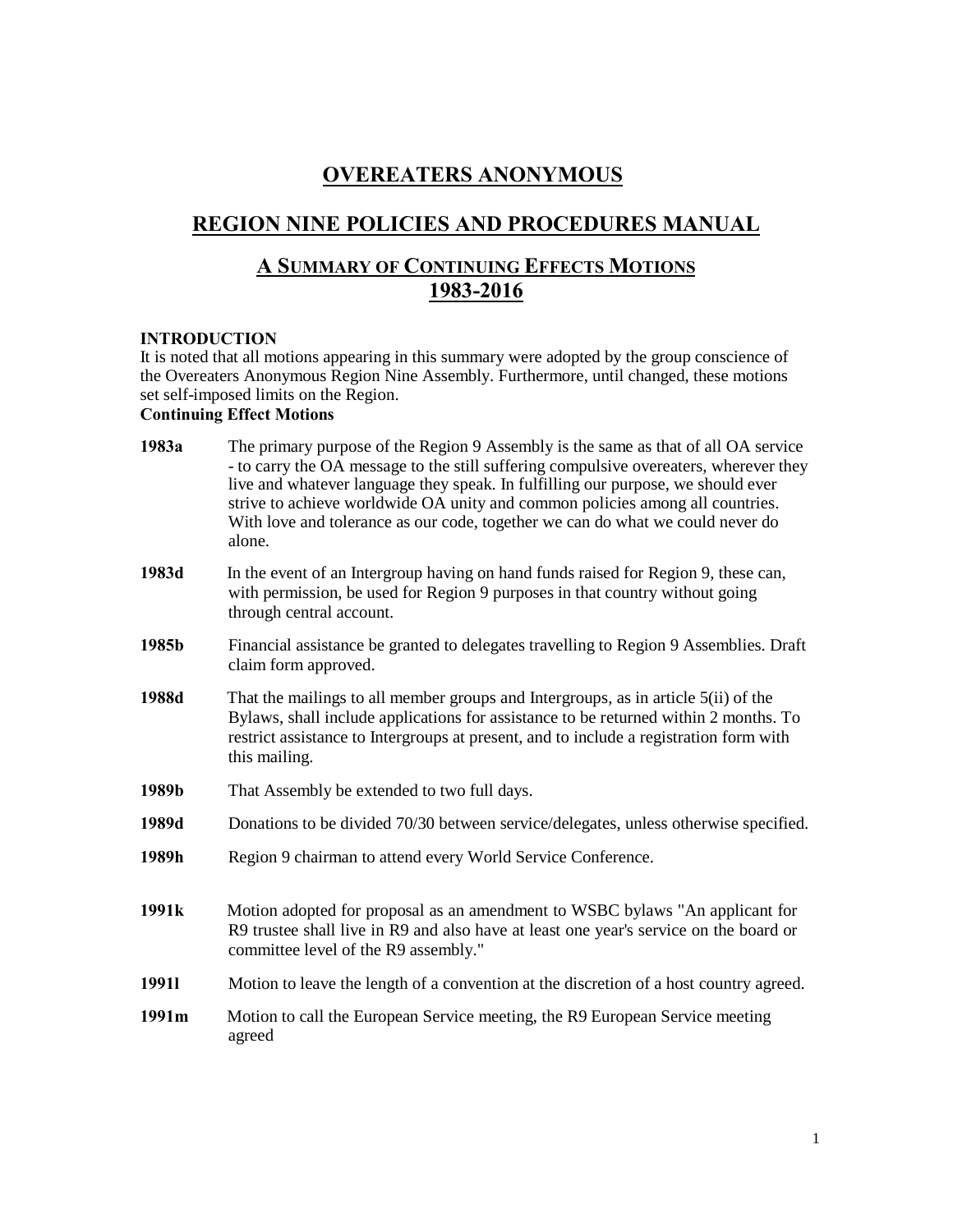| 1994a | Move to amend the P&P manual by adding the description of Satellite banking as<br>follows: The Satellite banking concept described in the minutes of the 1994<br>Assembly is endorsed by the R9 Assembly as a procedure for simplifying and<br>regulating the money transfers between donations and expenses in R9.                                         |
|-------|-------------------------------------------------------------------------------------------------------------------------------------------------------------------------------------------------------------------------------------------------------------------------------------------------------------------------------------------------------------|
| 1994b | Move that R9 shall have a fund raising product for sale.                                                                                                                                                                                                                                                                                                    |
| 1995j | Move to adopt a policy to translate material into French. This material will include<br>information from Region 9 and WSO, and various forms. The policy would be<br>implemented by a committee of Israeli members, to be formed for this purpose.                                                                                                          |
| 1995k | Move to adopt a policy to prepare guidelines for setting up an office.                                                                                                                                                                                                                                                                                      |
| 1995m | Move that Region 9 adopts the following forms:                                                                                                                                                                                                                                                                                                              |
|       | 1. Officer and Committee Chairs                                                                                                                                                                                                                                                                                                                             |
|       | 2. Delegate Registration.                                                                                                                                                                                                                                                                                                                                   |
| 1996f | The Assembly will divide up the list of IGs and NSBs not represented here at<br>Assembly amongst the delegates who are here. Each delegate here will be<br>responsible for undertaking some liaison activity with the IG or NSB they have<br>adopted. Each delegate will then submit a written report to the Region 9 Chair within<br>6 months of Assembly. |
| 1996g | When new groups emerge in R9 the Chair and Trustee will encourage neighbours to<br>help each other and use money from the liaison budget to promote service visits<br>from an existing IG or NSB to these new areas of OA activity.                                                                                                                         |
| 1996h | The Assembly resolves that priority for financial assistance for Regional<br>representatives travelling to the R9 Assembly will be given to those IGs and NSBs<br>with the greatest distance to travel and secondly to those attending their first<br>Assembly.                                                                                             |
| 1997a | At each Assembly there will be an orientation session. The aim being to give<br>delegates (particularly first time delegates) a general overview of the processes of<br>the Assembly.                                                                                                                                                                       |
| 1997b | The following committees will operate: Budget, Bylaws, Electronic<br>Communications, Translations.                                                                                                                                                                                                                                                          |
|       | TRANSLATIONS COMMITTEE CHAIR Will be the centre for information flow<br>about translation and printing of OA material, both for matters of policy and of<br>process.                                                                                                                                                                                        |
|       | ELECTRONIC COMMUNICATIONS Will be the centre for information flow<br>about electronic communications, both for matters of policy and of process.                                                                                                                                                                                                            |
|       | REGION 9 PLAN (formally "Long Range Planning Committee") The Long Range<br>Planning Committee has completed its work and will cease to exist. Planning will                                                                                                                                                                                                 |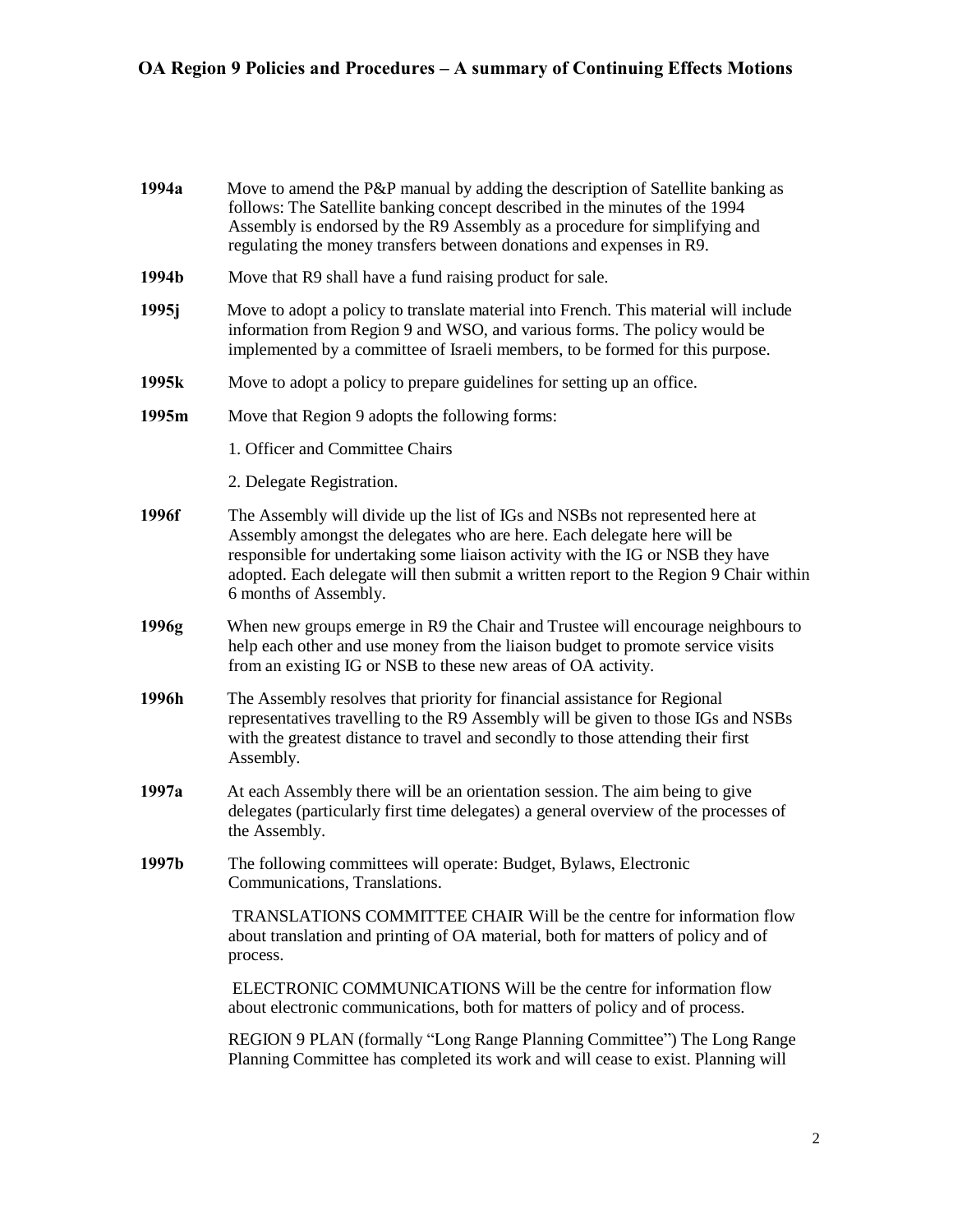form part of the work of the full Assembly. One member will be appointed to give a presentation on Region 9 planning at each Assembly.

- 1997f Region 9 to propose new business policy motion for WSBC 1998 to rescind WSBC policy 1982a that states "Overeaters Anonymous does not have any literature for specific eating disorders other than compulsive overeating. We welcome in love and fellowship all who have the desire to stop eating compulsively".
- 1997h Anorexic/Bulimic issue After a long and moving discussion the following position statement was adopted:

We believe our literature is not yet inclusive; it is especially important that the first contact with a newcomer (of all types) be inclusive.

The term "compulsive eater" is more inclusive than "compulsive overeater."

Some members feel that the term "abstinence" is the biggest obstacle to an inclusive approach.

The majority feel that what we have in common is our thinking.

Some feel that the real differences exist but that it is possible to find common ground within the existing literature.

- 1999a Addresses are to be provided on the contact list attached to the assembly minutes. Any person not willing to have their address published, should advise the secretary at the Assembly, who will not publish their address.
- 1999b The annual Region 9 Assembly will be held within Region Nine.
- 1999e To suggest to all Region 9 Intergroups and National/Language Service Boards that they set a goal for annual Contributions to R9. The suggested amount will be reviewed at the annual Assembly.
- 1999g Amended 2004e
- 1999h Move to adopt the following

JOB DESCRIPTIONS FOR BOARD AND COMMITTEE CHAIRS as part of our Regional policy and procedure.

### CHAIRPERSON:

The Chairperson is elected by the Region 9 Assembly for a period of two years and fills a variety of duties:

- Chairs the R9 business assemblies, including preparation of the Agenda
- Communicates with the different R9 officers and committees during the year
- Attends functions within the Region, where budget allows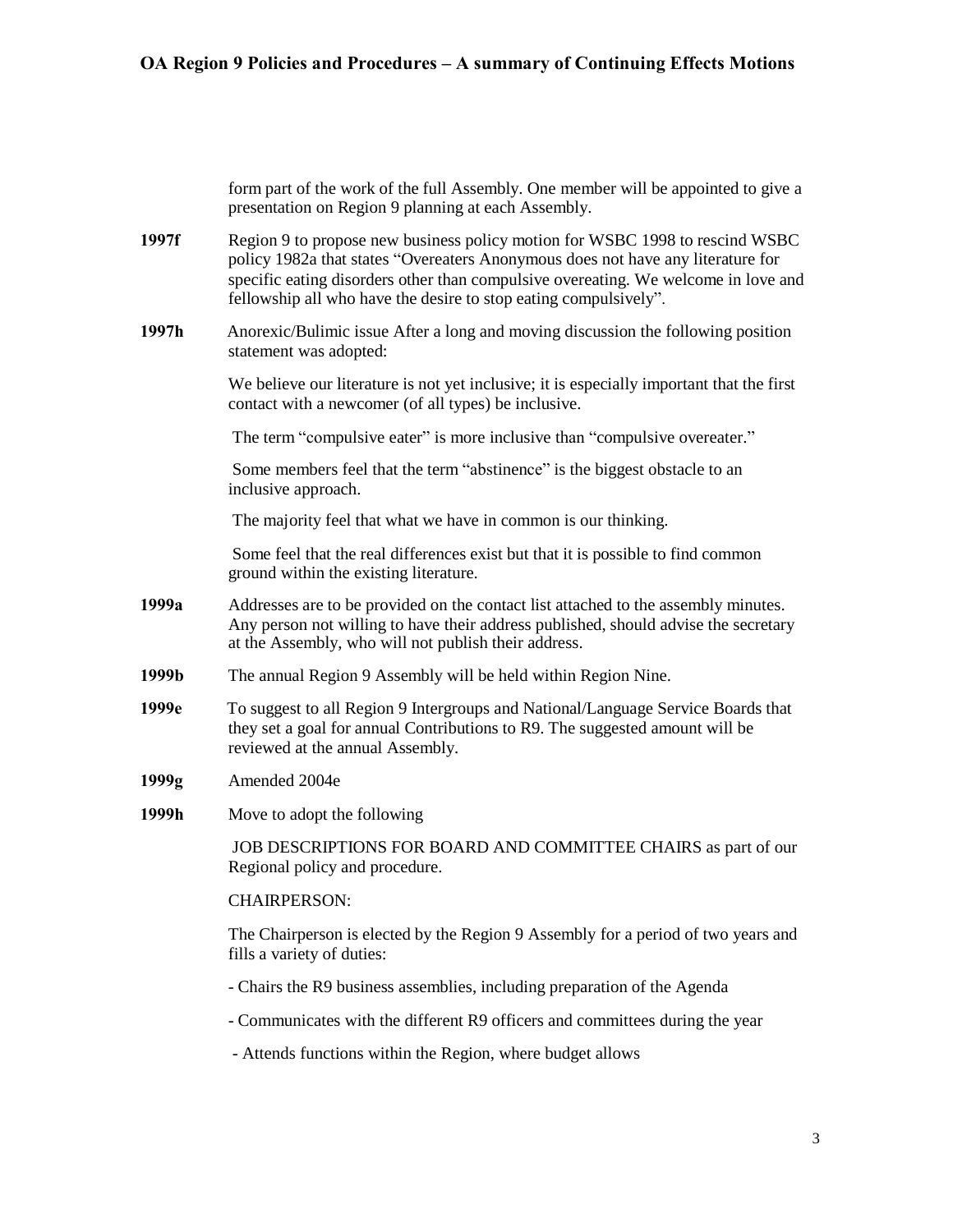- Represents R9 at the World Service level, including at the WSBC

- Represents R9 in the Board of Trustees Intergroup and Region committee (IGAR)
- Works with the R9 Trustee on some of the issues directly concerning the Region
- Chairs the R9 Board

- Is responsible for ensuring that an Officer Nomination form is sent to each Intergroup and Delegate in an election year

- Is responsible for sending a Bid form for hosting a R9 Assembly to Intergroups and Delegates on election year

#### TREASURER:

The Treasurer is elected by the Region 9 Assembly for a period of two years and fills a variety of duties:

- Chairs R9's Budget and Finance committee

- Prepares an annual budget for approval of the assembly

- Maintains records of all Income and expenses incurred by the different activities in the Region

- Provide an annual report of all contributions received, as well as income and expenses

- Maintains the R9 bank account and records of monies kept by different functions in other countries (satellite banking)

- Serves on the R9 Board

### SECRETARY:

The main responsibilities of the Secretary are to produce and mail minutes of all Region 9 Assemblies, and maintain updated listing of R9 Intergroups and National/Language Service Boards. The procedure for this is as follows:

### MINUTES OF THE ASSEMBLY:

1. The Chair will send out an agenda prior to the Assembly, and will include reminders to all Officers and presenters of topics to bring with them to Assembly a written report for inclusion with the minutes.

2. It is useful to record the Assembly with a tape recorder. A small hand held machine is quite adequate.

3. At Assembly, the Secretary needs to collect copies of all reports to be included with the minutes. It is also necessary that all motions are given to the Secretary in writing. It is important to note the name of the proposer and seconder, and the count of the voting on each motion.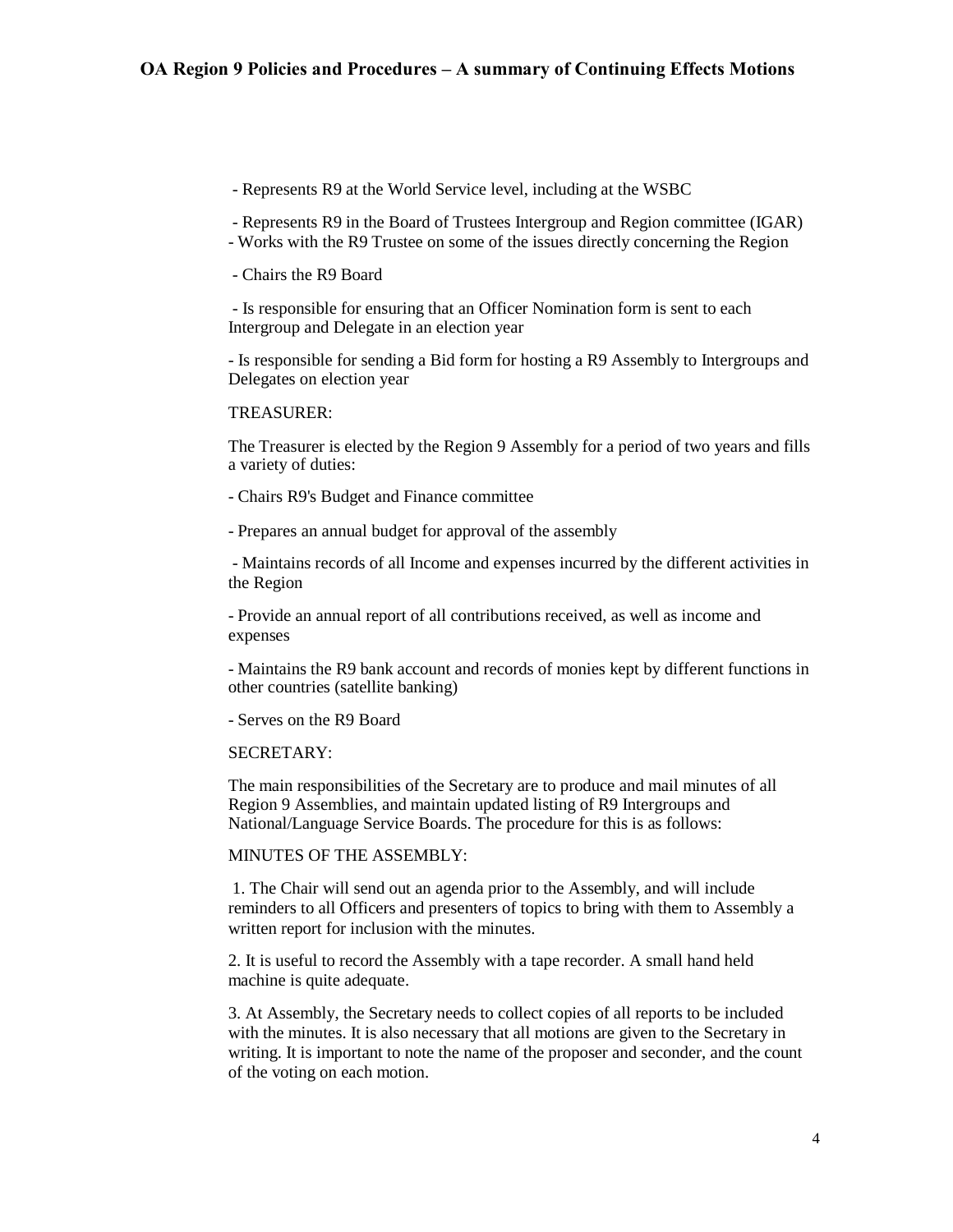4. The time scale for producing the minutes is short, and it is helpful to have copies of all paperwork to be included with the minutes in your possession, when coming home from the assembly, as there may not be time to use the postal system and still get the minutes out in the timescale set out in the bylaws.

5. Typing the actual minutes is time consuming. It's probably a full day's work. When the first draft is complete, it is useful to fax a copy of the minutes to the chair, or another officer who was present at the Assembly for any comments. It's also useful to have a local member proof read the minutes for spelling or grammar mistakes. The minutes will include all reports, and revised copies of the R9 Bylaws and P&P Manuals, if possible.

6. Once the minutes are printed and bound in a simple binder, one copy can be taken to the post office where it is weighed and the postage costs for the different parts of the world assessed. Then one can buy the stamps and do the mailing from home, if that is suitable. The minutes are expensive to produce, so it is always helpful to keep a balance of monies in a satellite account if the Secretary is not in local contact with the Treasurer.

UPDATE OF LISTS Another duty for the Secretary is to see that an up to date list of all R9 Intergroups and National/Language Service Boards is mailed periodically to each R9 officer. This is compiled from information which the Intergroups may send directly to the Secretary and also from the information which the World Service Office sends directly to the Secretary. The World Service Office will send a list of all Intergroups and meetings in R9 to the Secretary periodically, as well as all enquiry letters they may have received. The letters are forwarded to the Outreach chair who will send off letters welcoming new meetings. It is helpful for the Secretary to inform the R9 Trustee or Chair of new Intergroups forming in the Region. It is useful to keep in contact with the R9 Chair on a regular basis.

BYLAWS COMMITTEE The Chairperson of the Bylaws Committee is elected at the R9 Assembly and serves for a period of two years with the option of being re-elected for a further two years. The duties would include:

- Chairing committee meetings and reporting back to the R9 Assembly and Board when appropriate

- Ensuring that the Secretary gets written Bylaw reports at the beginning and end of Assembly

#### Amended 2008h

- Sending a printed copy of all proposed Bylaw Amendments to the Chair of the Board to be included in the mailing with the Agenda for Assembly

- Gathering an active committee to work throughout the year, reviewing the Bylaws and preparing new or revised motions where necessary. These members may be from anywhere within R9 but it is vitally important to encourage people from the Chair's local Intergroup who will be at hand to do the practical work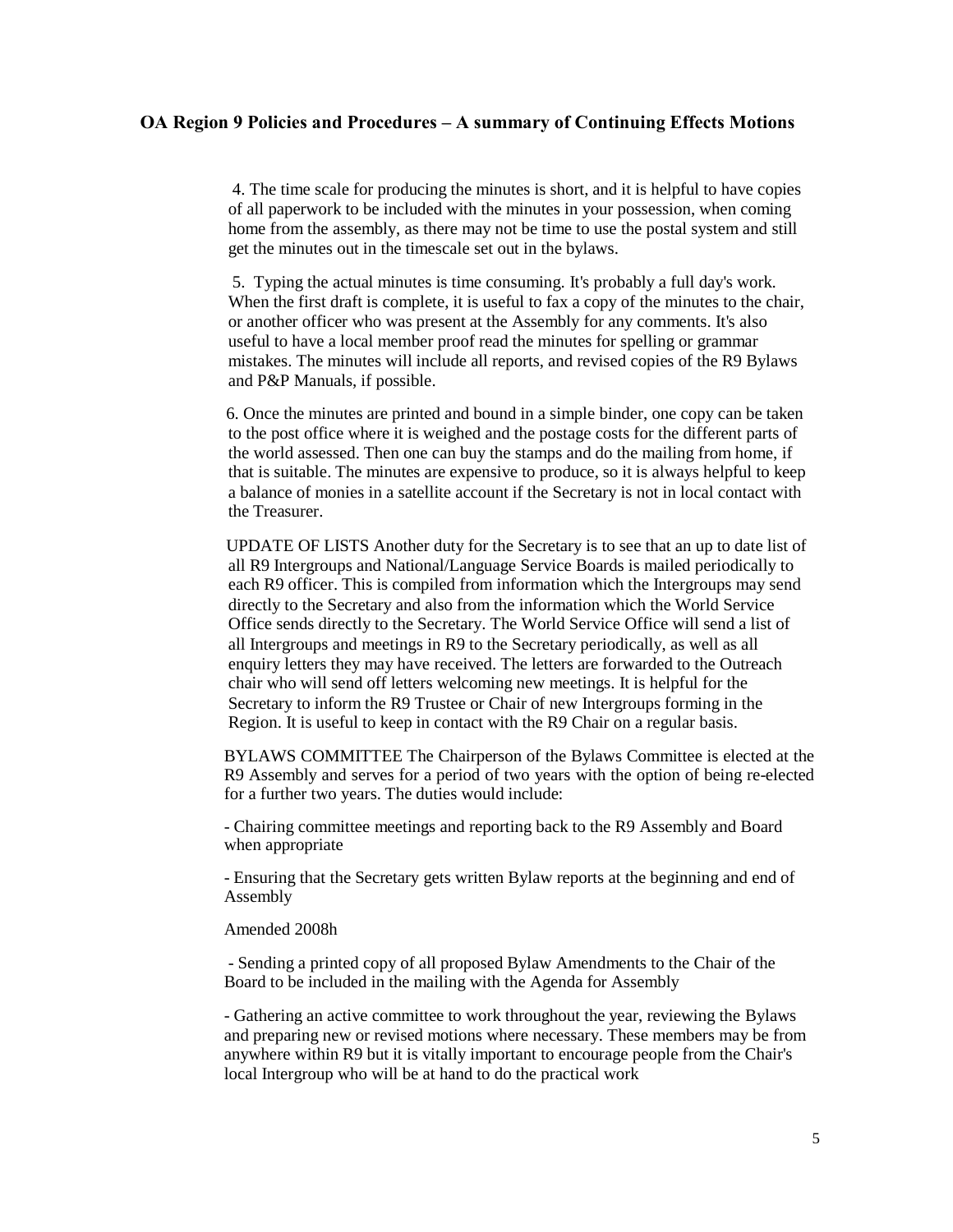Amended 2008g

It is helpful to remember that when the Chairperson presents amendments she/he will have to defend them and so it can be helpful to have notes from the committee as to intent - one may not always remember why the committee selected a particular wording.

- 1999k To fund all Region 9 officers to attend R9 assembly.
- 1999l The Translation guidelines submitted by the Translations committee were adopted.
- **2000b** Region 9 will register/purchase the domain name  $\&\#8222$ ; OARegion9.org Cost: £20/year (\$30/year to buy domain name); usually paid 2 years in advance (monthly) + £50 for source (to keep it running), DNS Service (£80 per year?) (Website no[w www.oaregion9.org](http://www.oaregion9.org/) )
- 2000c The following statements were adopted. Under the current structure we do not recommend breaking up into further groups. Recommend Option 1. To consider carrying on as is.

Recommend that the assembly seek to improve communication during the year and that the strategic planning groups specifically work on this as action items. For now we do not foresee the development of an OA International and believe it is in the best interest of countries in Region 9 to maintain representation at WSBC.

We recommend that Region 9 Assembly take action to promote an increase of contributions to Region 9 and World Service Office.

We do not recommend country autonomy at this time.

In the long term we see Europe & Eastern Mediterranean as one group and Africa and Asia as separate groups.

2001a 1. Motion adopted reaffirm the 2000 Region 9 Assembly statement:

For now we do not foresee the development of an OA International and believe it is in the best interest of countries in Region 9 to maintain representation at World Service Business Conference.

We recommend that Region 9 Assembly take action to promote an increase of contributions to Region 9 and World Service Office.

We do not recommend country autonomy at this time.

2. Continue to relay this message within the OA service structure, creating a restructuring sub-committee for this purpose.

2001b Motion adopted that Region 9 should produce a Manual for National and Language Service Boards, including sample Bylaws, that allow flexibility and options for different needs, with examples from bylaws already established and from the current draft.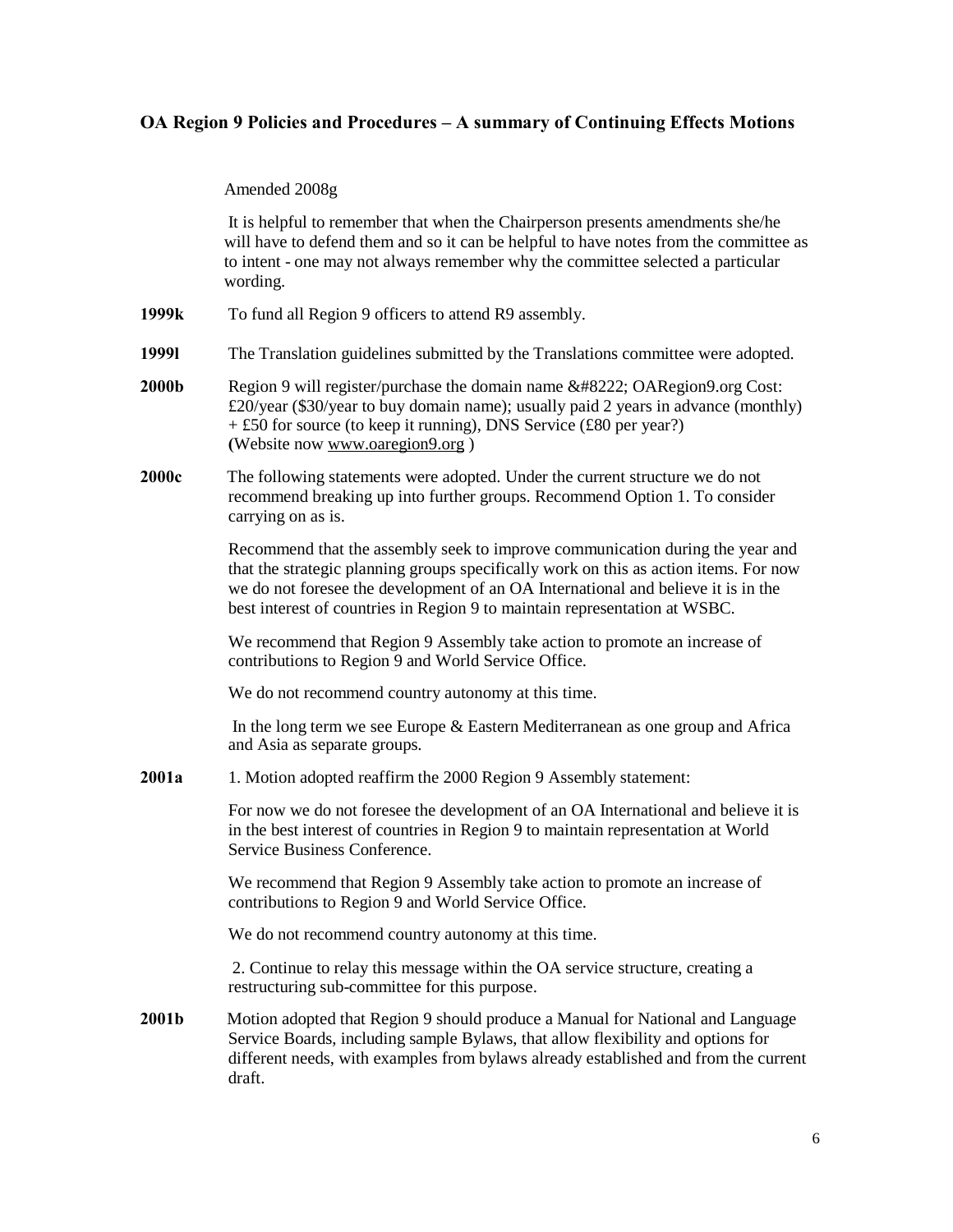| 2001c | Motion adopted to establish a Region 9 web site. A committee will be set up to agree<br>content and technical design.                                                                                                                                                                                                                                                                                                                       |
|-------|---------------------------------------------------------------------------------------------------------------------------------------------------------------------------------------------------------------------------------------------------------------------------------------------------------------------------------------------------------------------------------------------------------------------------------------------|
|       | Committee members will include                                                                                                                                                                                                                                                                                                                                                                                                              |
|       | -content editor                                                                                                                                                                                                                                                                                                                                                                                                                             |
|       | -technical editor                                                                                                                                                                                                                                                                                                                                                                                                                           |
|       | who will liaise with the Region 9 Board.                                                                                                                                                                                                                                                                                                                                                                                                    |
| 2001e | Motion adopted that Region 9                                                                                                                                                                                                                                                                                                                                                                                                                |
|       | a) investigates options and cost benefits for the automation of the world service<br>online meeting.                                                                                                                                                                                                                                                                                                                                        |
|       | b) contact other Region chairs to get their views on the value of the automation with<br>a view to putting forward a proposal to the world service office at the next world<br>service business conference.                                                                                                                                                                                                                                 |
| 2002a | Move that the Assembly adopt the outline of the guidelines as revised for<br>National/Language Service Boards.                                                                                                                                                                                                                                                                                                                              |
| 2002b | Move that a "Buddy" system be brought into place for committee chairs to support<br>each other in the work they have undertaken for the year.                                                                                                                                                                                                                                                                                               |
| 2002c | Move to add the following statements to the current Region 9 Translations<br>Guidelines in the appropriate places:                                                                                                                                                                                                                                                                                                                          |
|       | "When OA Literature is updated, it is recommended that Service Boards selling<br>existing stock insert an errata slip when detailing the most recent changes."                                                                                                                                                                                                                                                                              |
|       | "Be aware that there may be people in other regions/countries working on<br>translations in your own language. Consider in keeping in contact with them."                                                                                                                                                                                                                                                                                   |
| 2002d | We move to ask World Service, to investigate the options and costs to improve the<br>search capabilities of the world service online meeting directory. The search results<br>should be narrowed down by allowing search by "closest city" and zip code, and the<br>results should be displayed in a single page making it quicker to find the appropriate<br>meeting. The meeting form would have to be changed to include "closest city." |
| 2002f | The finance committee shall investigate and purchase OA Region 9 merchandise for<br>sale at WSBC and other OA events, to raise funds for Region 9.                                                                                                                                                                                                                                                                                          |
| 2002g | Motion adopted "to revise the format of the Region 9 Guidelines for translations, by<br>adding an index, sub-headings, bullet points and editorial changes."                                                                                                                                                                                                                                                                                |
| 2002h | Move that reports and documents be delivered to the registered representatives prior<br>to Assembly.                                                                                                                                                                                                                                                                                                                                        |
| 2002i | Move to implement an encryption program within 3 months to allow for secure<br>transmission of all online meeting updates, between the computer at which the data                                                                                                                                                                                                                                                                           |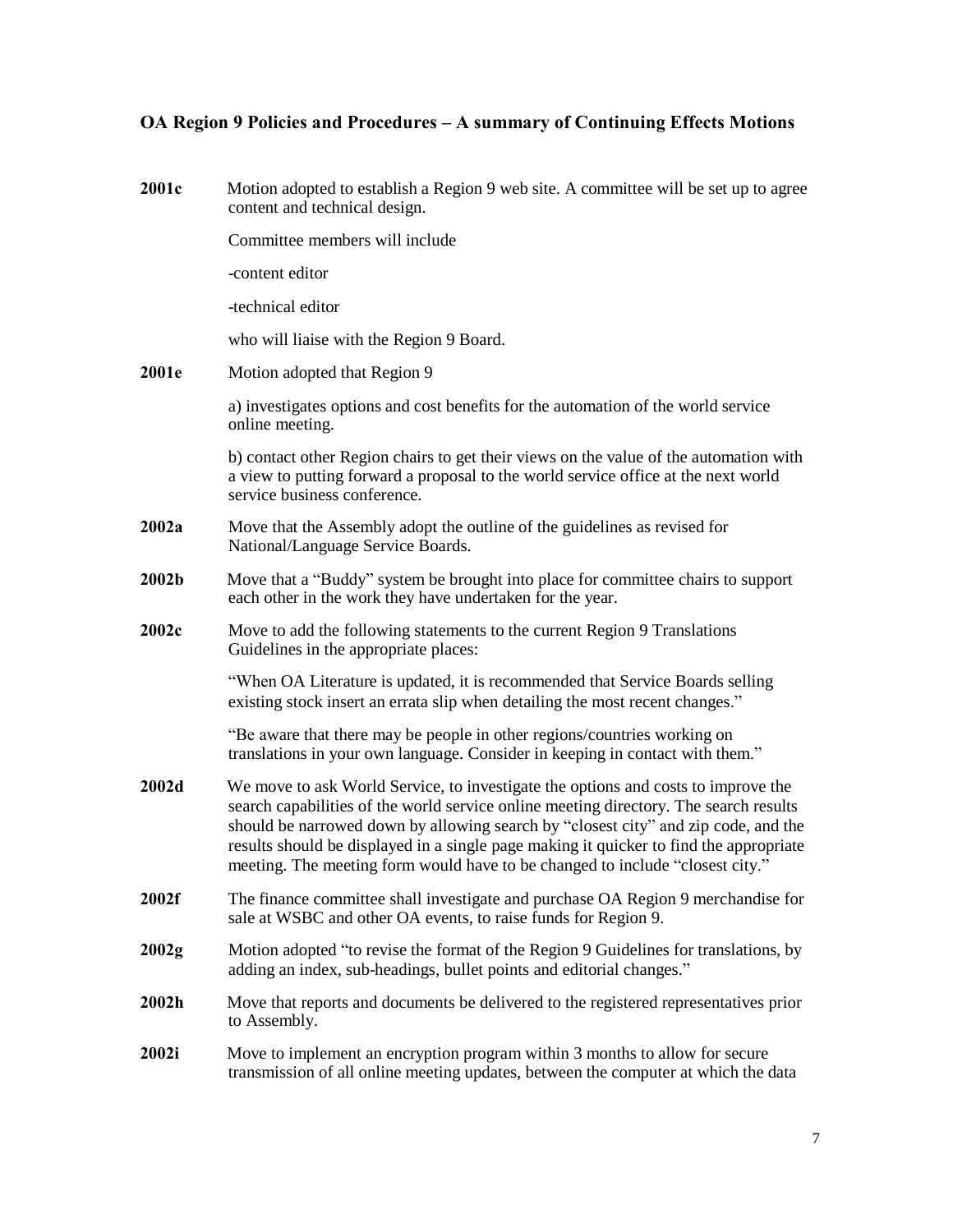is entered and the WSO server. This program will further safeguard the anonymity of members whose personal data appears on the update form.

- 2002j Move that representatives of the Region 9 Assembly volunteer to be in contact on a regular basis with a service body (bodies) that are not represented currently at the Region 9 Assembly. The representatives will report to the Region 9 Chair every 3 months about progress made.
- 2002k Move to instruct WSO that all mailings sent out to Service Boards and which require responses to be returned to WSO, will allow for a minimum of 60 days for the required response to be returned. These mailings will be made available electronically and electronic returns will be acceptable.
- 2002l Move that in the event that WSBC does not adopt the pamphlet Dignity of Choice, the WSBC Policy 2000a directing the Board of Trustees to develop this pamphlet, will be rescinded. The Board of Trustees shall evaluate the events that took place at WSBC between 2000-2003.

The BOT will collect further information from Regions, National/Language Service Boards and Intergroups and will submit their conclusions and/or proposals for bringing about unity on the issue of food plans to WSBC 2004.

- 2004a Move to approve the newly revised R9 Vital Link.
- 2004b Move to authorise the Regional Treasurer to set up a Business Account with PayPal.com.
- 2004c Move to authorise the Regional Treasurer to open an interest bearing deposit account with a bank.
- 2004d Move to authorise the Regional Treasurer to open a new bank account with an institution chosen at the Treasurer's discretion.
- 2004e Region 9 will cease to publish the *Notebook*.
- 2005a Move to adopt the Region 9 Minutes to a manageable size. The Region 9 Minutes will contain: Date/Time and place of Region 9 Assembly, names of Officers, number of representatives present, record of action taken on the minutes of the previous meeting, the exact wording of each motion as it was voted on , and whether it passed or failed, the maker's name. If the vote counted, the count should be included. Any notice given at the meeting. Points of order and appeals, and Committee reports. The revised version of Region 9 Bylaws and P & P can be obtained from the Region 9 web site or can be requested from the Region 9 secretary. To avoid confusing the Minutes with other Region 9 Assembly materials, they will be called Region 9 Minutes.

2005b Move to approve the Translation Guidelines.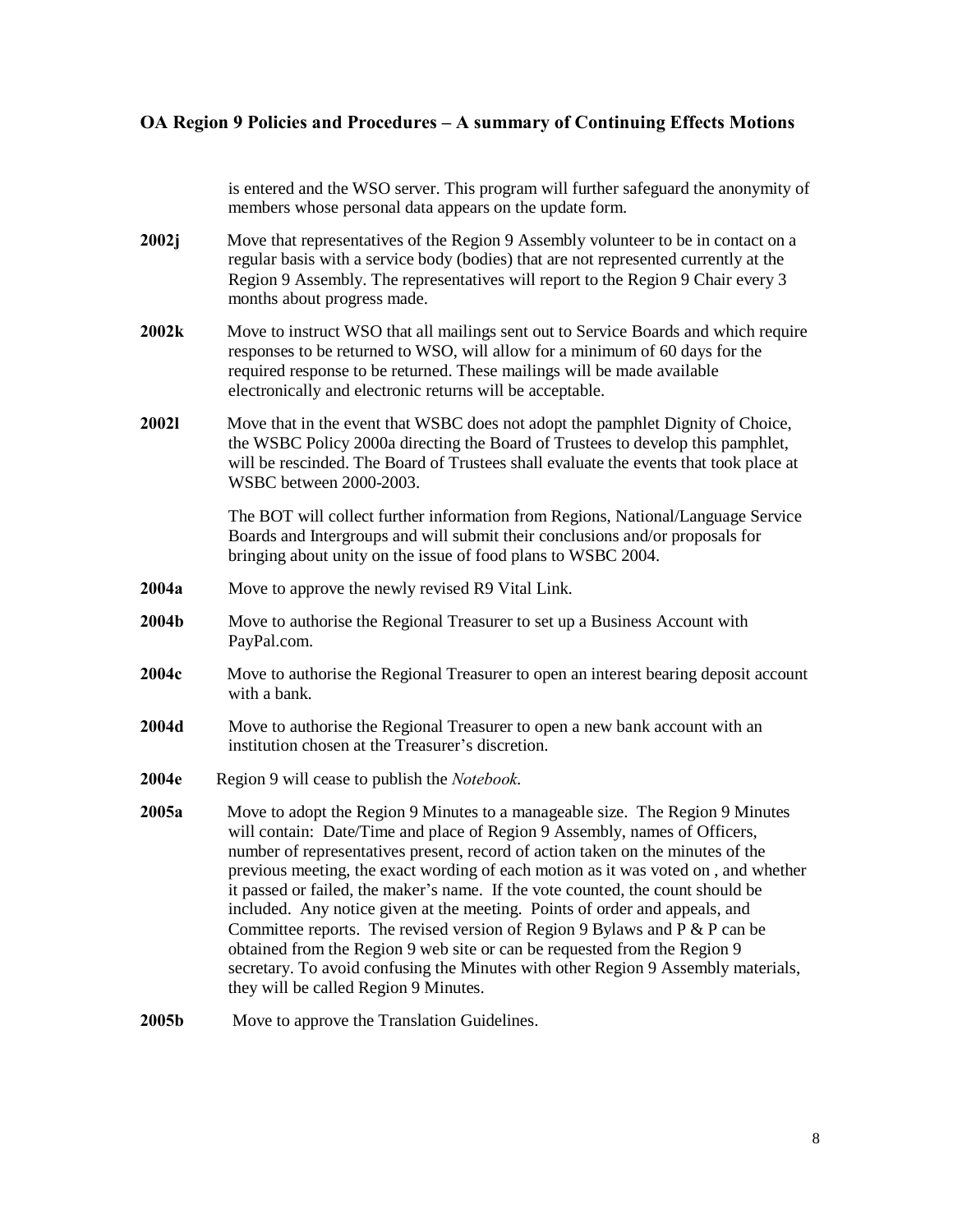| 2005c          | Adoption of the Guidelines for National/Language Service Boards under the title<br>Region 9 Manual: Guidelines for National/Language Service Boards and also<br>publish it on the Region Web Site.                                                                                                                                                                                                                                                                                                                                                                                                                                                                                                                                                                                                                                                                                                                                                                                                                                                                                                                                                                                                      |
|----------------|---------------------------------------------------------------------------------------------------------------------------------------------------------------------------------------------------------------------------------------------------------------------------------------------------------------------------------------------------------------------------------------------------------------------------------------------------------------------------------------------------------------------------------------------------------------------------------------------------------------------------------------------------------------------------------------------------------------------------------------------------------------------------------------------------------------------------------------------------------------------------------------------------------------------------------------------------------------------------------------------------------------------------------------------------------------------------------------------------------------------------------------------------------------------------------------------------------|
| 2006a<br>2006b | Automatically remove outdated or completed Region 9 Assembly policies from the<br>Policies and Procedure manual<br>The Account year for Region 9 shall be $1st$ June to $31st$ May and the review of these<br>accounts shall be completed by 31 <sup>st</sup> August of the same year.<br>The person reviewing the accounts shall be an appointee of the Region 9 Board and<br>shall ideally be a qualified account (or equivalent) and shall live in the same country<br>as the Region 9 Treasurer.                                                                                                                                                                                                                                                                                                                                                                                                                                                                                                                                                                                                                                                                                                    |
|                | The Region 9 Treasurer shall make available to the person reviewing the accounts all<br>records, or copies of all records relating to the Region 9 Accounts.                                                                                                                                                                                                                                                                                                                                                                                                                                                                                                                                                                                                                                                                                                                                                                                                                                                                                                                                                                                                                                            |
|                | The Region 9 Treasurer will furnish the person reviewing the accounts with details<br>of all monies held in Satellite Banking and the names and addresses of the<br>person/bodies holding these monies.                                                                                                                                                                                                                                                                                                                                                                                                                                                                                                                                                                                                                                                                                                                                                                                                                                                                                                                                                                                                 |
|                | The person reviewing the accounts shall satisfy themselves of the accuracy of the<br>Region 9 Accounts and shall verify the balance in all Satellite Banking Accounts.<br>The person reviewing the accounts shall submit a written report to the Region 9<br>Board.                                                                                                                                                                                                                                                                                                                                                                                                                                                                                                                                                                                                                                                                                                                                                                                                                                                                                                                                     |
| 2006c          | 1. If the Region is represented by less than forty per cent of its Intergroups, up to 5<br>additional delegates to WSBC could be selected.                                                                                                                                                                                                                                                                                                                                                                                                                                                                                                                                                                                                                                                                                                                                                                                                                                                                                                                                                                                                                                                              |
|                | 2. Preference shall be given to Delegates from Intergroups and service bodies that<br>otherwise will not be represented.                                                                                                                                                                                                                                                                                                                                                                                                                                                                                                                                                                                                                                                                                                                                                                                                                                                                                                                                                                                                                                                                                |
|                | 3. If there are no candidates from those Intergroups, the Region 9 Assembly will<br>select the candidates from among its voting members who will be able to attend<br>WSBC.                                                                                                                                                                                                                                                                                                                                                                                                                                                                                                                                                                                                                                                                                                                                                                                                                                                                                                                                                                                                                             |
|                | 4. The selection of candidates will be made at the yearly Region 9 Assembly. 5. All<br>candidates have to comply with the qualifications for delegates in the OA Inc,<br>Bylaws, Subpart B, Article X, Section 3, c, 1-5.6. Intergroups that submit candidates<br>to be selected as Region 9 Delegates to the WSBC have to file an application at least<br>60 days prior to the Region 9 Assembly where the selection will be made.7. All<br>applications are to be sent to the Region 9 Treasurer.8. The Treasurer will inform the<br>Region 9 Assembly of the Candidates on the Friday morning and the Assembly will<br>make a selection from among those having filed the Application provided they meet<br>the requirements. 9. The funding of the Region 9 Delegate will depend on the<br>availability of funds. If the funds are available the Region 9 Delegate to the WSBC<br>will be funded according to the Policy and Procedure 1996h.10. Prior to selection of<br>the delegates, the Treasurer will inform the Assembly of the funds available for this<br>purpose.11. The number of delegates selected will depend on the funds available, but<br>in any case shall not be more than five. |
| 2006d          | Move to charge 50€/£33 or equivalent registration fee for the Region Nine<br>Assembly, payable upon registration at the Assembly.                                                                                                                                                                                                                                                                                                                                                                                                                                                                                                                                                                                                                                                                                                                                                                                                                                                                                                                                                                                                                                                                       |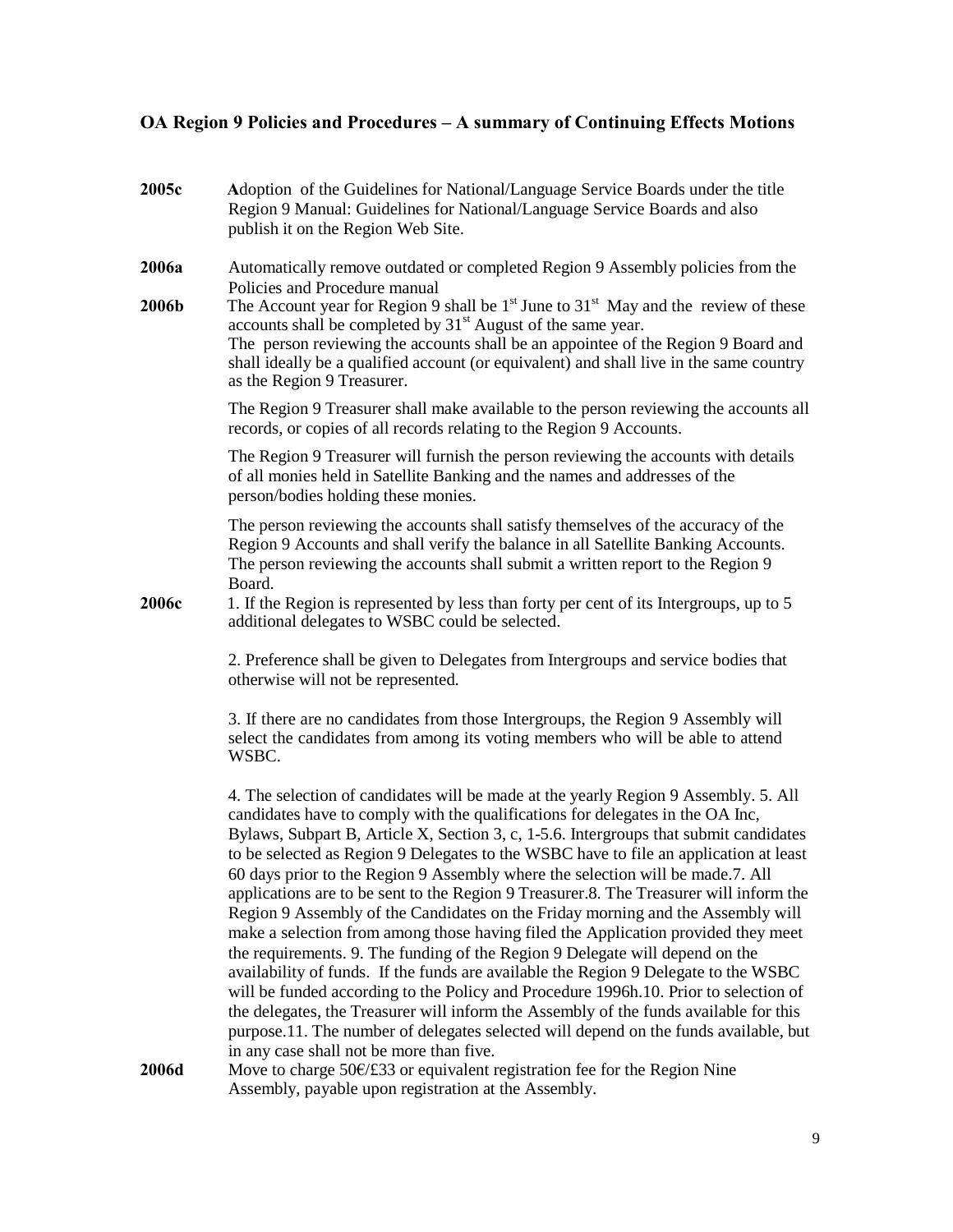| 2006e | Move to adopt a Region 9 week to think of our members and the still suffering<br>compulsive overeater. Also in view of our geography, countries, states and language<br>barriers within our Region to think about OAs who may be living in troubled or poor<br>areas.                                                                                                                                                                                                                                                                                                                           |
|-------|-------------------------------------------------------------------------------------------------------------------------------------------------------------------------------------------------------------------------------------------------------------------------------------------------------------------------------------------------------------------------------------------------------------------------------------------------------------------------------------------------------------------------------------------------------------------------------------------------|
| 2006g | That Committee Chairpersons can spend up to EUR 110.00 (GBP 73.33) for Region<br>9 without prior permission from Assembly, Region 9 Chairperson or Secretary.                                                                                                                                                                                                                                                                                                                                                                                                                                   |
| 2006i | Adopt a suggested contribution per group to WSO however it is paid of equal to 1/3<br>of its contribution to region 9.                                                                                                                                                                                                                                                                                                                                                                                                                                                                          |
| 2007a | The Board is authorized to make a decision on transferring up to EUR 2400.00 (GBP)<br>1700.00) from Service to Delegate Assistance, 4 months before the next Assembly,<br>whenever that takes place.                                                                                                                                                                                                                                                                                                                                                                                            |
| 2008a | Re-organise the Region 9 Policies & Procedures by removing the current 'index'<br>section and organising the various detailed motions in the first instance into a list of<br>relevant Region 9 topics / sections, setting up a table of contents and then finalising<br>with a list of detailed motions in chronological order.                                                                                                                                                                                                                                                                |
| 2008b | After adopting the Budget for Translation at the Region Nine Assembly, application<br>forms will be sent out with the minutes of the Assembly. The treasurer will then<br>send a reminder (via the Secretary) to all service bodies by email by 31 <sup>st</sup> January.<br>These applications must be sent to the treasurer by $31st$ March of the following year.<br>The board is authorised to make a decision on the allocation of the translation and<br>printing of literature budget by $30th$ April. Consideration will be given by order of<br>priority as follows:<br>Service Boards |
|       | a) who currently do not have anything translated in their language<br>b) who have a small number of pamphlets currently translated (approved or not                                                                                                                                                                                                                                                                                                                                                                                                                                             |
|       | approved)                                                                                                                                                                                                                                                                                                                                                                                                                                                                                                                                                                                       |
|       | c) are interested in translating The Twelve Steps and Twelve Traditions of<br>Overeaters Anonymous.                                                                                                                                                                                                                                                                                                                                                                                                                                                                                             |
|       | The Officers will consider the applications and make payments by $31st$ May.                                                                                                                                                                                                                                                                                                                                                                                                                                                                                                                    |
|       | It is required that the Service Body requesting such funds<br>a) Include that in the application, a list of material that has already been translated in                                                                                                                                                                                                                                                                                                                                                                                                                                        |
|       | that language                                                                                                                                                                                                                                                                                                                                                                                                                                                                                                                                                                                   |
|       | b) Considers that this funding is a "payment on account" with a view to it being<br>contributed back (in part or full) to Region Nine as the literature is sold, so that<br>funds are reintroduced for translation of further material in future years<br>c) Make a substantive contribution to the cost and give details in the application.<br>The appropriate forms are available from the Secretary.                                                                                                                                                                                        |
| 2008c | The first week of September is designated as Region 9 week.                                                                                                                                                                                                                                                                                                                                                                                                                                                                                                                                     |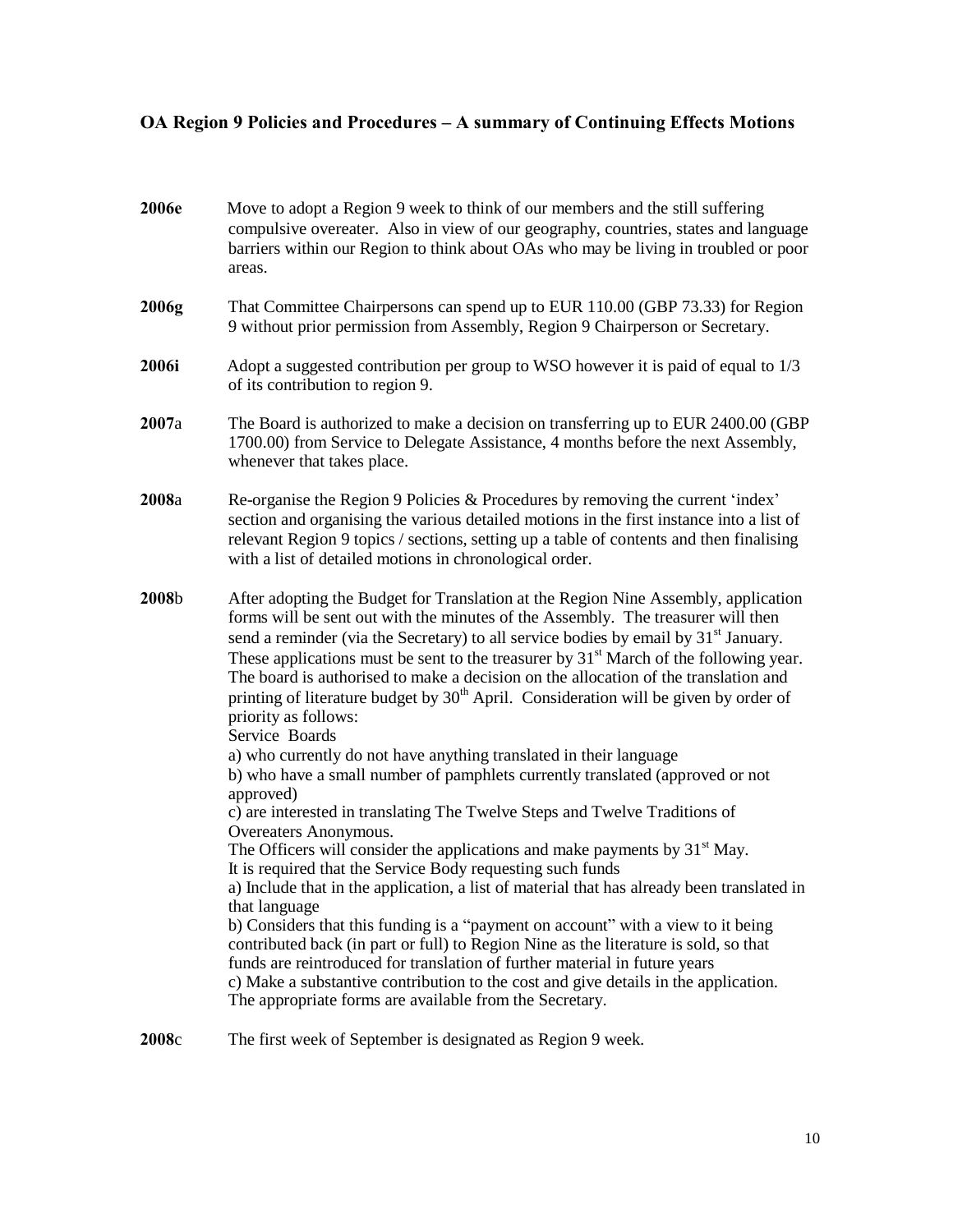| 2008d          | Suggested Contribution to Region 9. To suggest to all Region 9 Intergroups and<br>National/Language Service Boards that they set a goal for annual Contributions to<br>R9. The suggested amount will be reviewed at the annual Assembly. (1999e)<br>Suggested contribution for small IG EUR 310.00 (GBP 205.00)<br>Suggested contribution for large IG: EUR 620.00 (GBP 410.00)<br>Suggested contribution per group however it is paid to Region 9 of between EUR 13<br>$-$ EUR 32 (GBP 9 - GBP 22) payable where possible to Region 9 funds before 1 <sup>st</sup><br>September each year. |
|----------------|---------------------------------------------------------------------------------------------------------------------------------------------------------------------------------------------------------------------------------------------------------------------------------------------------------------------------------------------------------------------------------------------------------------------------------------------------------------------------------------------------------------------------------------------------------------------------------------------|
| 2008e          | It is requested that service bodies attach to the application form for assistance the<br>latest financial summary of the service body and that they give details of any funding<br>for attendance at Region 9 Assembly from elsewhere.<br>The Region 9 Board are authorised to consider (by email) those applications                                                                                                                                                                                                                                                                       |
| 2008f          | This Region believes that restructuring decisions should take account of both cost<br>and principle – they are equally important.                                                                                                                                                                                                                                                                                                                                                                                                                                                           |
| 2008g<br>2008h | <b>Bylaws Committee Chair</b><br>To update the P&P Manual annually. While updating the manual make any spelling,<br>punctuation or grammatical corrections as necessary so that the intent of the policy is<br>unchanged. To ensure that the layout of the document is consistent and clear.<br><b>Bylaws Committee Chair</b>                                                                                                                                                                                                                                                               |
|                | - After the revised Bylaws and $P \& P$ Manual have been checked furnishing the<br>Chair, Secretary, Treasurer and Web Committee Chair with an electronic of the up-<br>dated Bylaws and Policy & Procedure Manual in time to have these available on the<br>web site at the same time as the minutes of the Assembly (in accordance with<br>Region 9 Bylaws Art VII S2 Duties 2 – within 45 days of the Assembly).                                                                                                                                                                         |
| 2008i          | The Assembly will make a detailed plan for PI work in order to increase awareness<br>of OA in countries that do not have any OA meetings at all or have only very few<br>meetings. The nature and content of this PI will be decided by the Assembly or the<br>Translation and PI committees.                                                                                                                                                                                                                                                                                               |
| 2008j          | Twelfth Step Within Committee created. The purpose of this committee is to offer<br>support and guidance to new and existing groups and service bodies.                                                                                                                                                                                                                                                                                                                                                                                                                                     |
| 2008k          | The R9 Assembly will assist the Service Boards within Region 9 by doing the<br>necessary legal work for getting translated literature approved by the WSO. at the<br>assembly, the translations committee will assist with filling in and explaining the<br>licensing agreement forms to get translated literature approved.                                                                                                                                                                                                                                                                |
| 20081          | Every registered Service Body within Region 9, as well as the WSO or other<br>Regions, can submit material to place on the Region 9 website.                                                                                                                                                                                                                                                                                                                                                                                                                                                |
| 2008m          | The Region 9 Electronic Communications Committee Chair and the Region 9<br>Secretary will ensure anonymity is maintained when publishing material from<br>registered Service Bodies within Region 9, WSO or other Regions.                                                                                                                                                                                                                                                                                                                                                                  |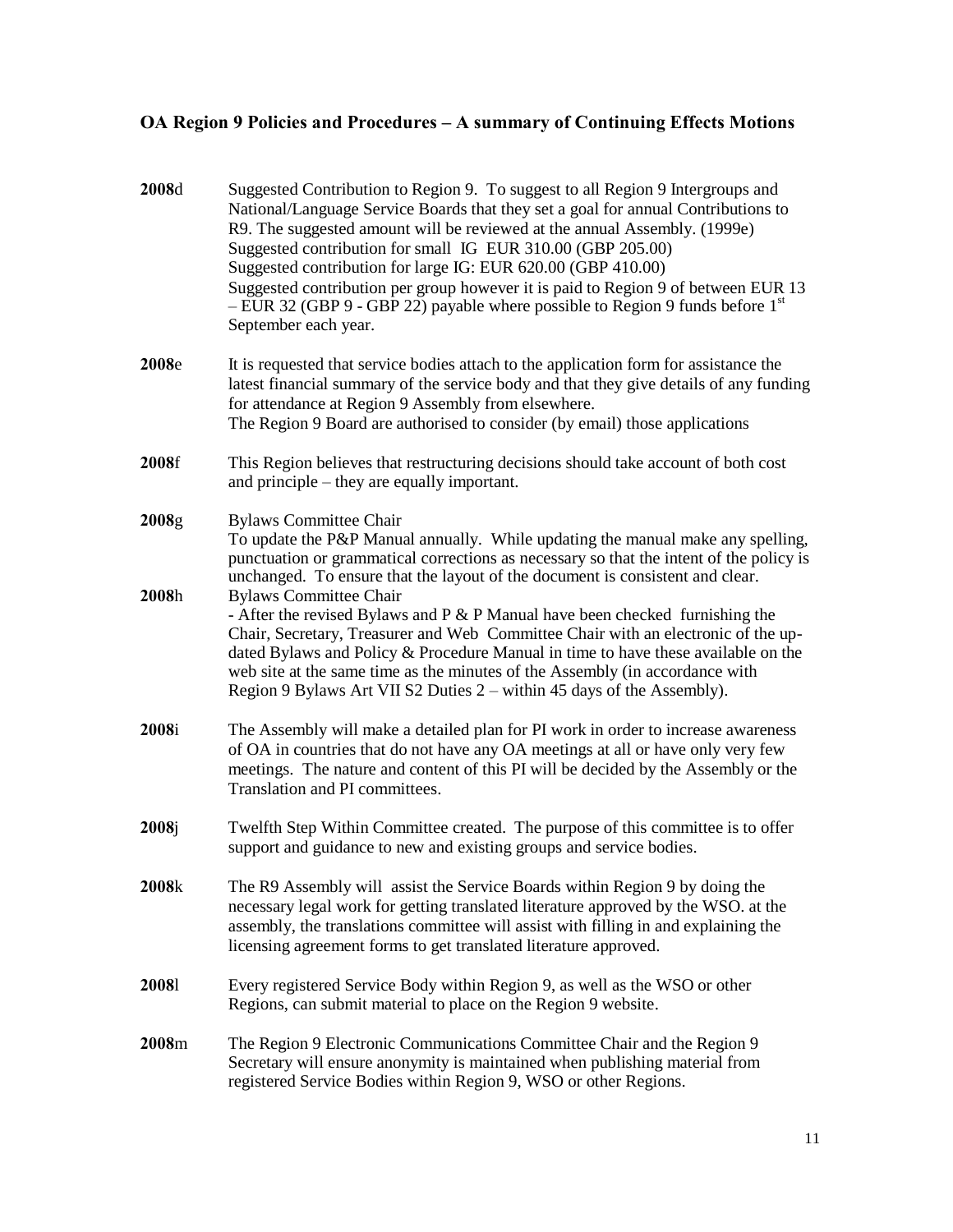| 2008n | Region 9 Assembly<br>Each year at the Assembly we will set aside time in the agenda for issues regarding<br>translating literature. We will help each other with questions regarding translating<br>literature, understanding the different licensing agreement forms, filling in licensing<br>agreement forms, copyright-issues and other issues related to translating literature.                                                                                                                                                                                     |
|-------|--------------------------------------------------------------------------------------------------------------------------------------------------------------------------------------------------------------------------------------------------------------------------------------------------------------------------------------------------------------------------------------------------------------------------------------------------------------------------------------------------------------------------------------------------------------------------|
| 2009a | We move to create a document explaining the procedure for application to the<br>Region 9 translation fund.                                                                                                                                                                                                                                                                                                                                                                                                                                                               |
| 2009b | The hosting service body for the regional Assembly and Convention shall be elected<br>two years prior to running the event.                                                                                                                                                                                                                                                                                                                                                                                                                                              |
| 2009c | To suggest to all Region 9 groups and service bodies that they aim to contribute a<br>minimum of 5% of their annual income to Region 9. The suggested contribution,<br>however it is to be paid, payable before 1 <sup>st</sup> September each year.                                                                                                                                                                                                                                                                                                                     |
| 2009d | In order to qualify as emergency new business any motion must be:<br>a) Referring to new business only and not addressing the same issues as other<br>motions brought to the current Assembly;<br>b) Of an urgent nature so that not considering the motion immediately would be<br>harmful to the welfare of OA as a whole.                                                                                                                                                                                                                                             |
| 2009e | The Assembly resolves that priority for financial assistance for Regional<br>representatives travelling to the R9 Assembly will be given to those IGs and NSBs<br>that have never been represented before, secondly to those with the greatest distance<br>to travel.                                                                                                                                                                                                                                                                                                    |
| 2010a | The Assembly will divide up the list of IGs and NSBs not represented at the<br>Assembly amongst the delegates who are in attendance at the assembly. Each<br>delegate will be responsible for undertaking liaison activity with the SB they have<br>adopted. Each delegate will then submit a written report to the Region 9 12th Step<br>Within Committee within 6 months of the Assembly. The 12th Step Within<br>Committee will then log these responses and continue to try to encourage contact<br>with service bodies not represented at assembly (1996f) (2002j). |
| 2010b | REGISTER OF SERVICE BODIES AND ATTENDANCE TO BE INCLUDED IN<br><b>ASSEMBLY MATERIALS</b><br>The Assembly Materials of Region 9 are to include a register of Region 9 countries<br>with details of Intergroups in each country and the current number of groups, also<br>including details of when the Service Body was represented at Region Assembly.                                                                                                                                                                                                                   |
| 2010c | The Region 9 Website should include the document "How do service bodies trying to<br>translate OA literature apply for financial assistance from Region 9?" (Refer<br>Appendix)                                                                                                                                                                                                                                                                                                                                                                                          |
| 2010d | Insert job description for the Region 9 Representative into the P&P Manual II Board                                                                                                                                                                                                                                                                                                                                                                                                                                                                                      |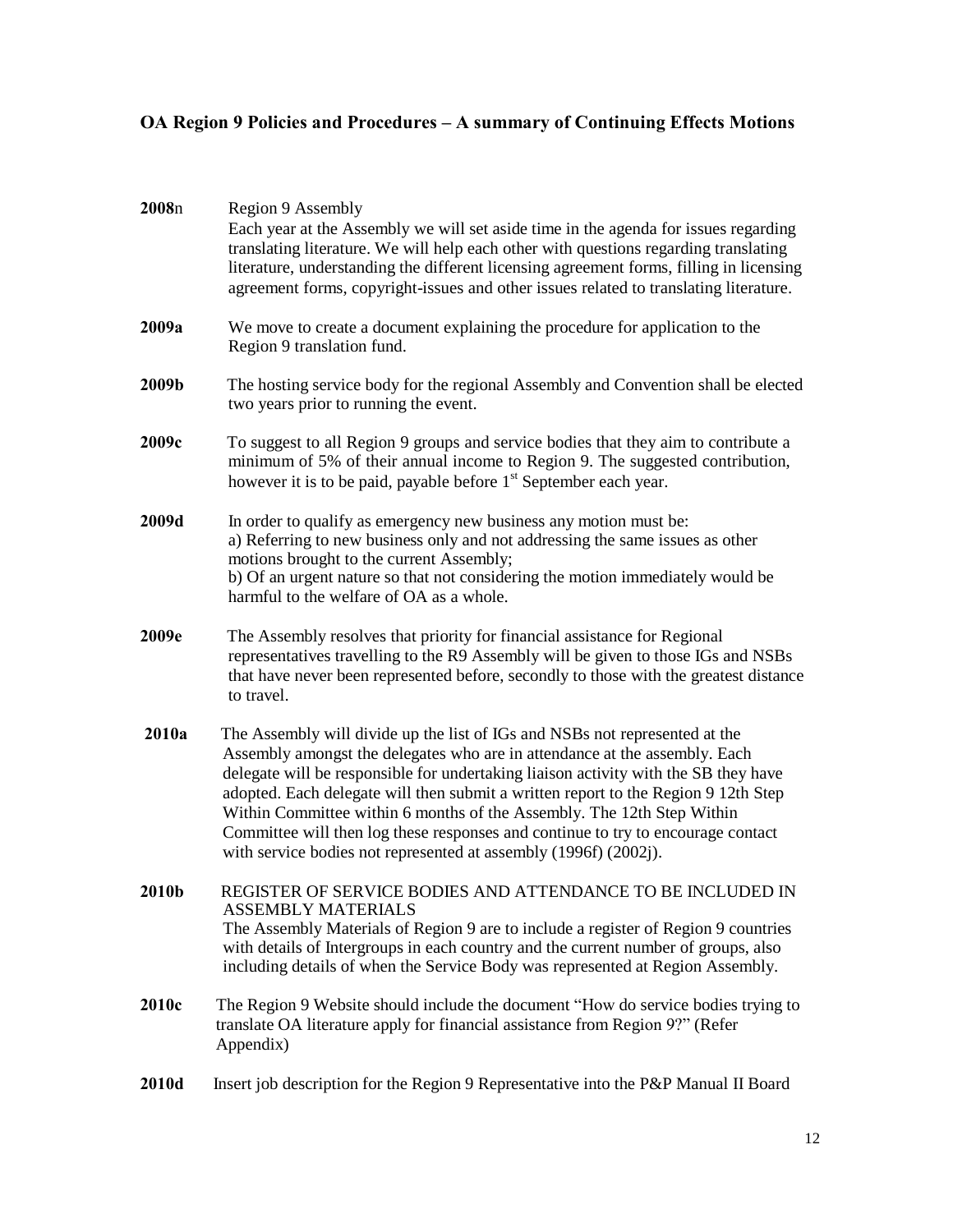2010e Region 9 Assembly to implement a newsletter.

The newsletter is to be produced at least once a year, after the assembly. This Region 9 Newsletter might include articles written by the Region 9 Committees, the Region 9 Representatives, the Region 9 Board and the R9 Trustee as well as news about the assembly itself that is not included in the minutes, and other features and articles relevant to the region. The R9 Newsletter is recommended to be 2 pages in size with one page divided equally and to be devoted to articles from the Region 9 Committees. The other page to be devoted to articles submitted by representatives attending the assembly or the R9 Board / Trustee. The Newsletter will be assembled by an appointed member of Region 9 and the R9 Secretary. Articles should be submitted within 45 days of the assembly. The newsletter will then be produced within a further 30 days, reviewed by the R9 Board & Trustee and then placed on the Region 9 website.

### 2010f FUNDING OF REGION 9 DELEGATES

Delegates representing Region 9 as a whole may be sent to the WSBC if funds are available within the Region 9 budget or from the WSO. Those delegates will be (in order of privilege, in case the financial supplies are limited): the R9 board secretary, the R9 treasurer, and/or OA members from within Region 9 who have been to the World Service Business Conference before, meet the requirements for a WSBC delegate and will not be representing any other service body at the WSBC. Information about such persons being sought will be mailed to the service bodies that are sending delegates to the R9 Assembly in the year before the Conference in Question, the order of applications will determine the choice of the future Region 9 delegates.

#### 2011a ASSEMBLY PROCEDURES AND SUGGESTIONS

To adopt into the Region 9 Policies and Procedures Manual the document circulated at 2010 Region 9 Assembly (since amended and updated) entitled "Overeaters Anonymous Region 9 – Assembly Procedures and Suggestions".

- 2011b TRANSLATIONS GUIDELINES The Translation guidelines submitted by the R9 Translations committee in 1999 and updated in 2002 and approved in 2005 have now been rescinded and R9 will now refer to the document 'OA GUIDELINES – TRANSLATION GUIDELINES FOR OA LITERATURE' which is available on the [www.oa.org](http://www.oa.org/) website for the worldwide fellowship of OA
- 2011c FINANCIAL ASSISTANCE FOR DELEGATES TO REGION 9 ASSEMBLY The Assembly resolves that priority for financial assistance for Regional representatives travelling to the R9 Assembly will be given to those IGs and NSBs that cannot afford to fund a delegate on their own, to those with the greatest distance to travel and to those attending their first Assembly.
- 2011d FINANCIAL ASSISTANCE FOR DELEGATES TO REGION 9 ASSEMBLY That the mailings to all member groups and Intergroups as in article 5(ii) of the Bylaws, shall include applications for assistance This application form will also be posted on the R9 Web site. Completed application forms will be submitted to the R9 Treasurer at least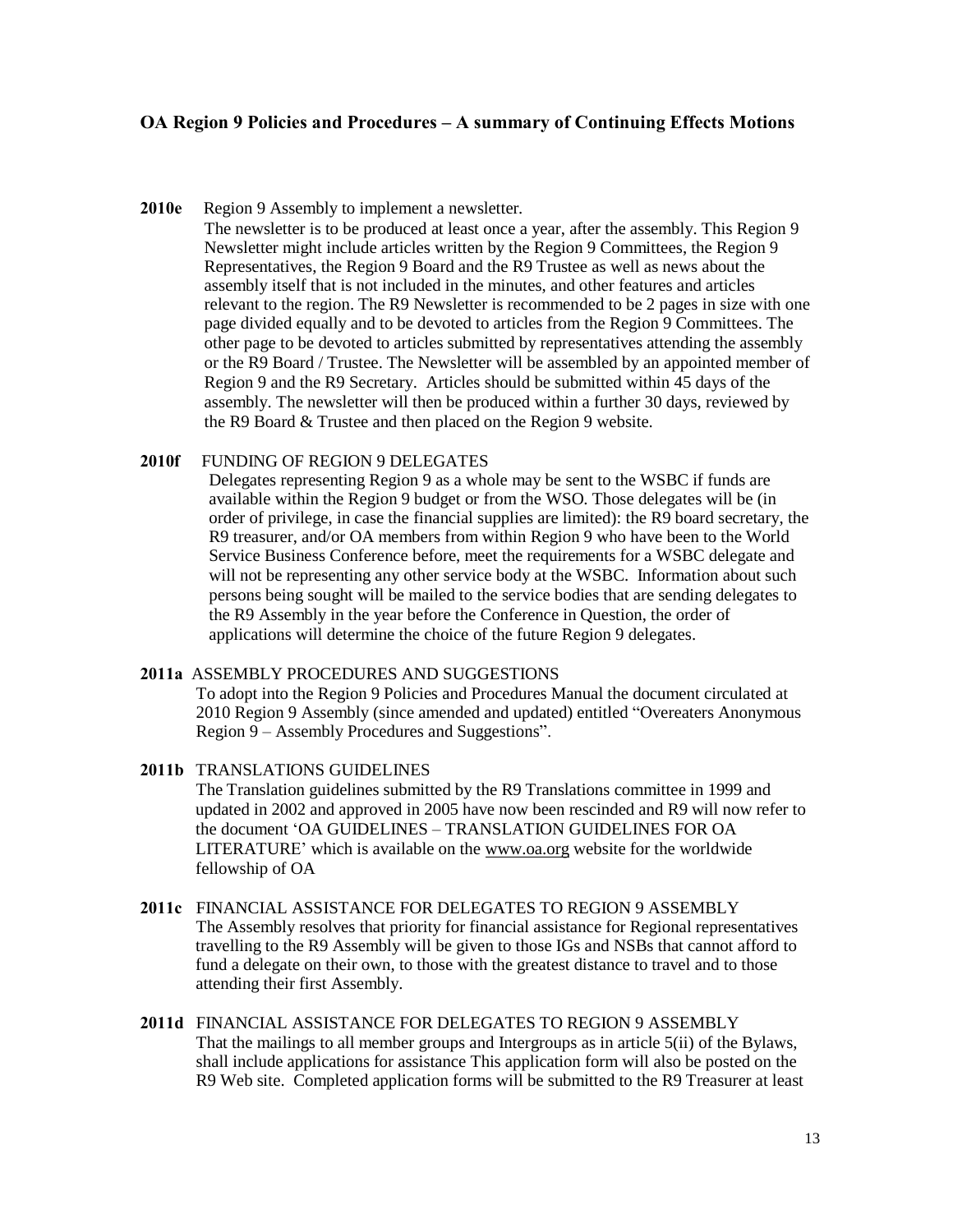4 months prior to the date of the Assembly. It is requested that service bodes attach to the application form for assistance the latest financial summary of the service body and that they give details of any funding for attendance at Region 9 Assembly from elsewhere.

- 2011e FINANCIAL ASSISTANCE FOR TRANSLATION / PRINTING Deleted "b) who have a small number of pamphlets currently translated (approved or not approved)" and renumbered "c" as "b"
- 2012a Move to insert a job description for the position of R9 PARLIAMENTARIAN into Section 11 Board.
- 2012b Move to insert into Section 11 3. Committee Participation, Public Information Committee and to update name of Budget Committee to Budget and Finance.
- 2012c Move to insert into Section 111 REGION 9 COMMITTEES, Public Information Committee, update name of Budget and Finance Committee, remove Region 9 Plan (1997b) and to insert and provide descriptions of what work is carried out by Public Information, Budget and Finance and Bylaws Committees.
- 2012d Move to update Section 1V ASSEMBLY ASSISTANCE WITH TRANSLATIONS with current practices, to include the R9 Trustee assisting with the completion and explaining of the licensing agreement forms (2008k). To possibly include a Workshop on the translation of literature and to encourage each non English speaking country to translate one piece of literature each year.
- 2012e Move to update Section V 2004f (amended 2008b) FINANCIAL ASSISTANCE FOR TRANSLATION/PRINTING by allowing two application dates per year instead of one. i.e. Treasurer to send out reminder by  $1<sup>st</sup>$  December and  $1<sup>st</sup>$  May, deadline for sending applications  $1<sup>st</sup>$  February and  $1<sup>st</sup>$  July the following year, decision to be made by  $1<sup>st</sup>$  March and  $1<sup>st</sup>$  August.
- 2012f Move to insert in section V FINANCE & BUDGET to add plan of how to manage cheques if R9 Board live in Great Britain.
- 2012g Move to amend Section V FINANCIAL ASSISTANCE FOR DELEGATES TO REGION 9 ASSEMBLY from 4 to 3 months for application forms for delegate assistance; require rather than request service bodies to provide financial information on application; clarify practice already agreed for online banking.
- 2012h Move to amend Section V FINANCE & BUDGET to provide an improved election process for role of Banker.
- 2012i Move to amend Section V1 WEBSITE to rescind out of date sections AUTOMATION OF WORLD SERVICE ONLINE MEETING and WSO ONLINE MEETING **DIRECTORY**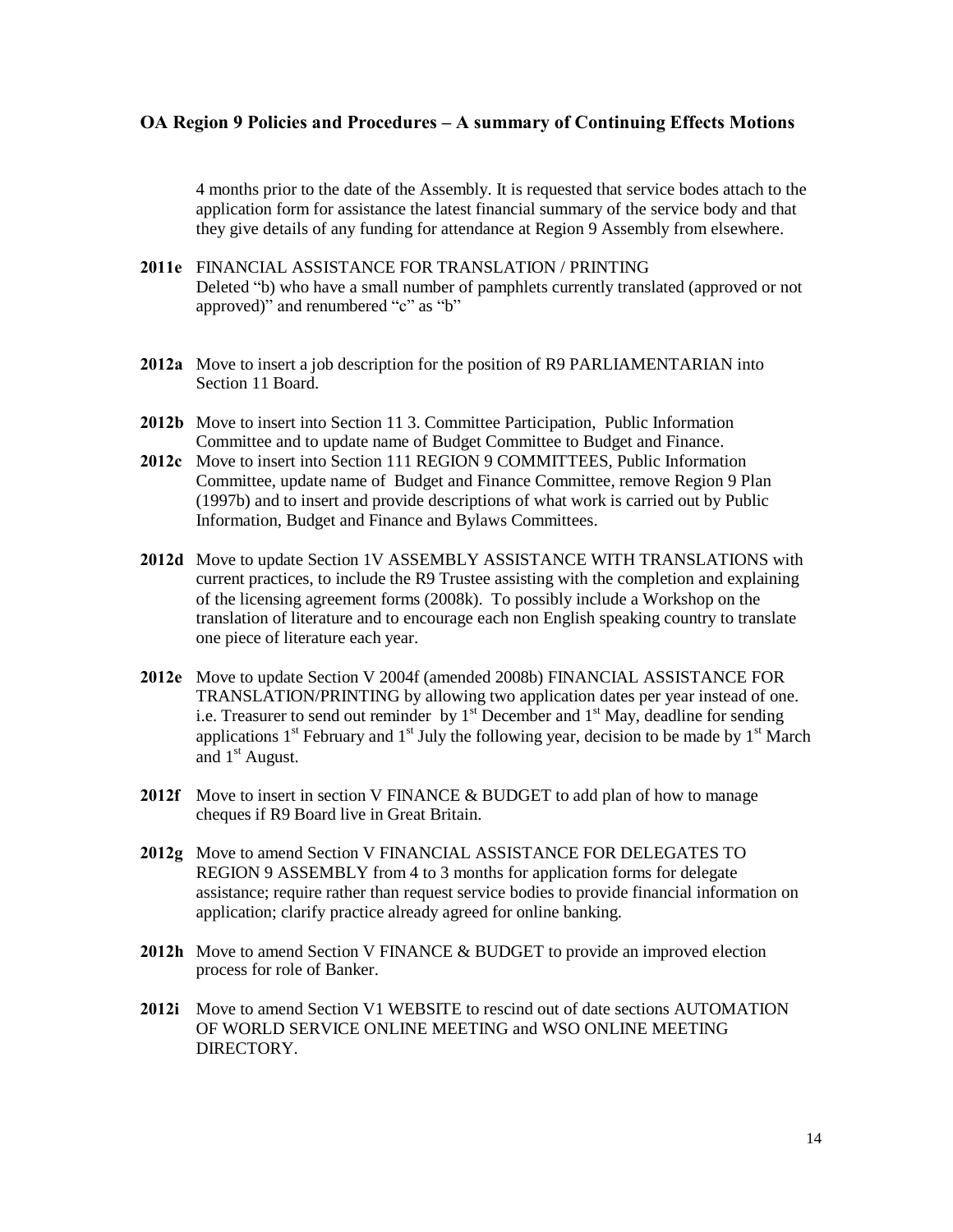- 2012j Move to insert into Section V111 PUBIC INFORMATION, Region 9 week, Twelfth Step Within Committee.
- 2012k Move to rescind out of date information in Section X1 Miscellaneous FOOD PLANS.
- 2012l Move to rescind out of date information in Section X1 Miscellaneous ANOREXIA/BULIMIA.
- 2012m Move to amend Section 11 TREASURER to Liaise with Accountant, signatories and Banker as necessary and to Facilitate Service, Traditions and Concepts (STC) workshops when and where possible within Region 9.
- 2012n Move to insert into Section 1 ASSEMBLY to include Region 9 Translations list to be included in Assembly Materials.
- 2012o Move to insert into Section 11 a job description for the role of R9 Banker.
- 2012p Move to update Job Description of for R9 Secretary to include current practices and new technology. Section 11 MINUTES OF THE ASSEMBLY. To insert section UPDATING OF OTHER R9 DOCUMENTS and section WORKSHOPS.
- 2012q Move to amend by rename Translations Committee to Literature and Translation Committee in Contents Table and in Sections 11, 111, 1V and V111.
- 2012r Move to amend Section 11 to update job description for R9 Chair to clarify responsibilities and to Facilitate Service, Traditions and Concepts (STC) workshops when and where possible within R9.
- 2012s Move to establish a General Assistance Fund that will include the translation fund money and additional amount of money that will be allocated in the budget for general purposes such as translation, PI, PO etc.

## 2013a ASSEMBLY PROCEDURES AND SUGGESTIONS Document 'Assembly Procedures and Suggestions was renamed as 'Procedures and Suggestions for Hosting Region 9 Assembly and Convention'.

#### 2013b CHAIRPERSON'S JOB DESCRIPTION Inserted in the chairpersons job description that the chair can also attend functions within the region at the expense of the hosting country.

2013c The minutes of the Region 9 Assembly will be distributed by email and no longer by mail.

#### 2013d FINANCE AND BUDGET

Move to amend section V by renaming the Translation Fund to Translation/Projects Fund; Deleted section b) Considers that this funding is a 'payment on account' with a view to being contributed back (in part or full) to Region Nine as the literature is sold, so that the funds are reintroduced for translation of further material in future years;

Inserted that service bodies are required to list the amount of money received in the past from WSO and for the translation of which OA literature and if at present requesting and financial assistance from WSO; Inserted change of date of deadline to April  $30<sup>th</sup>$  and September  $30<sup>th</sup>$  that officers will have considered the applications and make payments.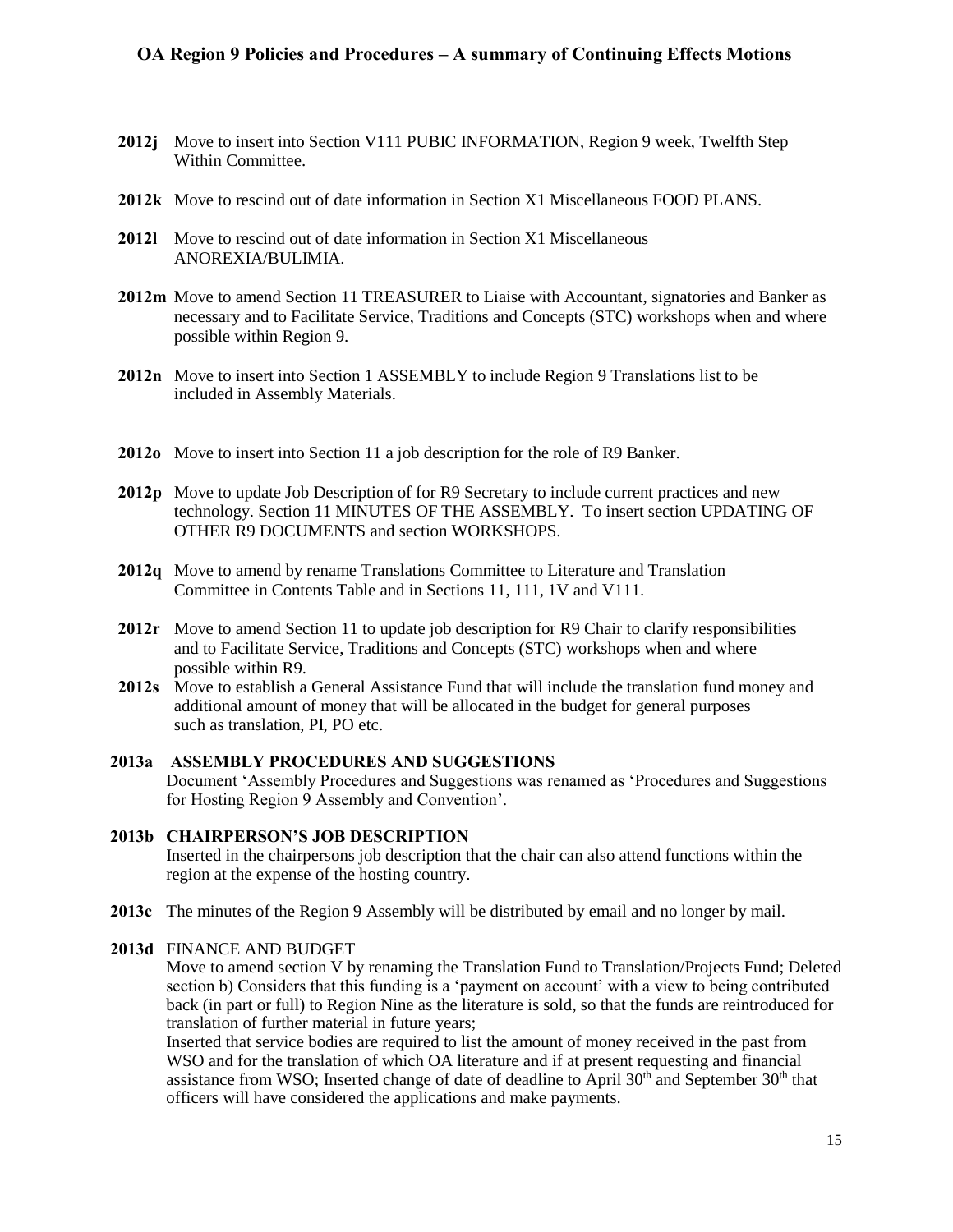### 2013e NEW GROUPS AND CONTACT WITHIN REGION 9

Amended section VII by deleting the words 'the liaison' and inserting that neighbouring groups will help new emerging groups if funds are available in their budget, to promote service visits from an existing IG or NSB.

- 2013f Move to amend Section VI by renaming the Translation Fund to General Assistance Fund
- 2013g Updated Region 9 Chairpersons Job Description to include that the Chair participates in the Region Chairs Committee (RCC), and attends RCC face-to-face meetings when possible.

#### 2013h FUNDING OF REGION 9 DELEGATES Inserted to Section IX an example of service that Region 9 delegates to WSBC will be expected to take on.

- 2013i Inserted reimbursement procedures for Board members when attending R9 Assembly and Convention and WSBC.
- 2013j QUALIFICATION FOR R9 DELEGATES TO WSBC Inserted qualifications for delegates attending WSBC
- 2013k Replaced the word delegate with representative
- 2013l Financial Assistance will be granted to Committee Chairs who are not representing a service body.
- 2013m Updated role of the Banker to include monthly liaison with the Treasurer and Region 9 Chair and Accountant.
- 2013n Updated Job Description for Region 9 Board and Committee Chairs
- 2013o Inserted details of approval needed from three board members when signing cheques for over  $€150/£100.$
- 2013p Representatives will now receive materials for the Region 9 Assembly by email and no longer have the option of receiving it by post.
- 2014a The 'Newsletter Coordinator' was given this title and will furnish a written report to the annual Region 9 Assembly
- 2014b The section 'Region 9 Archives' was included to recognize that there are Region 9 archives that contain the history of Region 9 for over thirty years
- 2014c Included that the money transferred to the delegate assistance fund is the amount agreed by the R9 Assembly
- 2014d As the Translation Fund was changed to the Translation/Project Fund in previous years, guidelines for applying for such funds were this year included.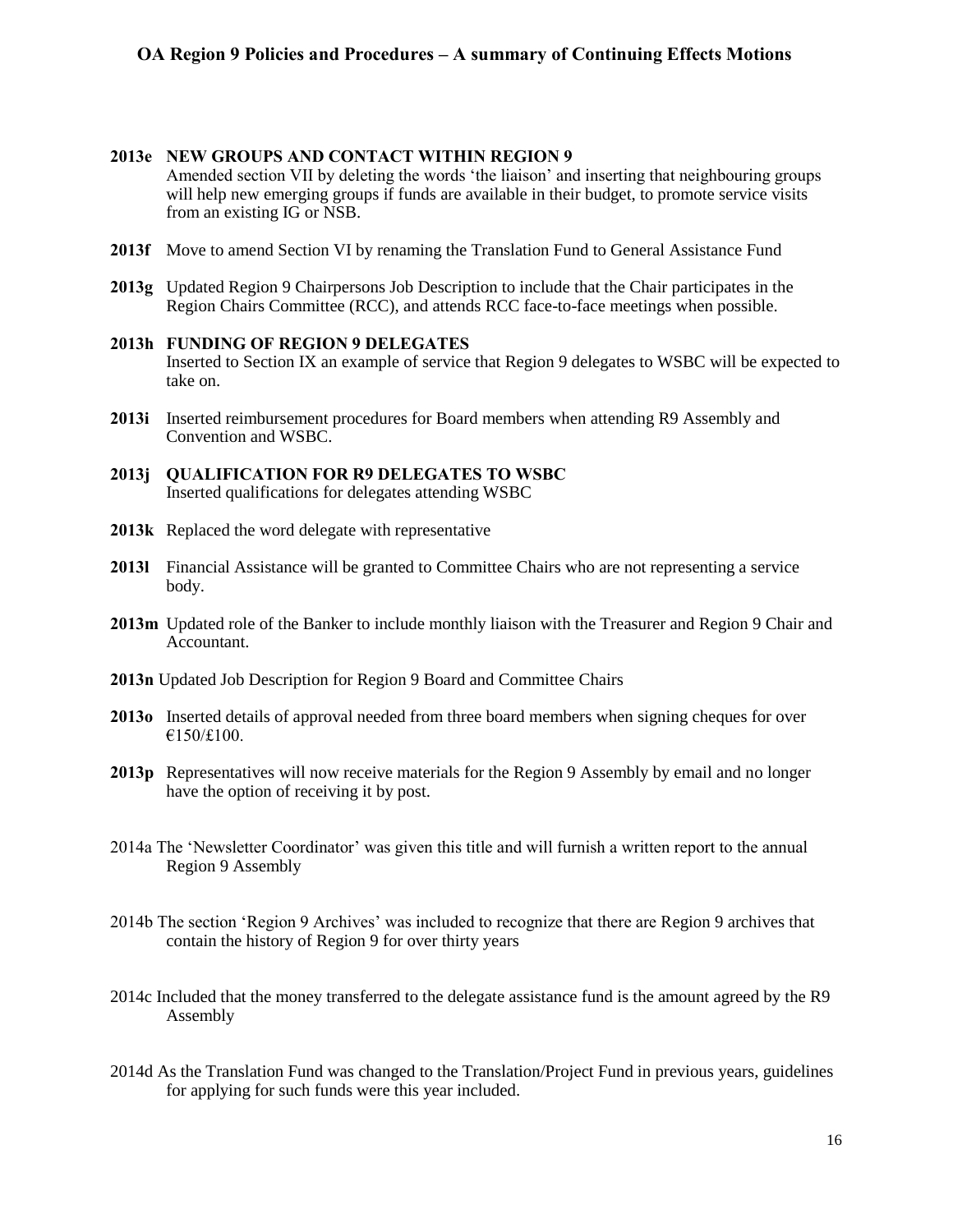- 2014e The Finance & Budget Committee has written a manual that for now is included in the P&P.
- 2014f As the manual was approved by the Assembly the treasurer job description and handover material is the first part of the manual.
- 2014g Changed the word delegate to representative when referring to the Representatives going to Region 9, throughout the document.
- 2014 h Changed from mailing/posting to emailing when corresponding within Region 9, throughout the document.
- 2015a Making sure that the correct wording is being used for the Board Of Trustees and Region Chair Committee.
- 2015b Making clear that Region 9 uses the OA GUIDELINES TRANSLATION GUIDELINES FOR OA LITERATURE.
- 2015c Updated description of different sections in the Finance & Budget Manual .
- 2015d More detailed description of the Banker position .
- 2015e Updated Section C of the Finance & Budget Manual .
- 2015f Updated Section D of the Finance & Budget Manual .
- 2015g Updated Section E of the Finance & Budget Manual.
- 2015h Region 9 will now give funding assistance to 'locally approved OA literature'.
- 2015i Updated Section F of the Finance & Budget Manual .
- 2015j Updated Section G of the Finance & Budget Manual.
- 2015k Updated Section H of the Finance & Budget Manual .
- 2015l Updated Section I of the Finance & Budget Manual .
- 2015m Updated Section J of the Finance & Budget Manual .
- 2015n Updated Section K of the Finance & Budget Manual .
- 2015o Updated Section L of the Finance & Budget Manual .
- 2015p Updated Section M of the Finance & Budget Manual .
- 2015q Added the line item '3100a Purchase of Translation Software' to the budget .
- 2015r Added the headings N to the Finance & Budget Manual .
- 2015s Added the 9 to make sure that we are talking about our Region 9 website.
- 2015t Making sure that the correct wording for the World Service Business Conference is being. used.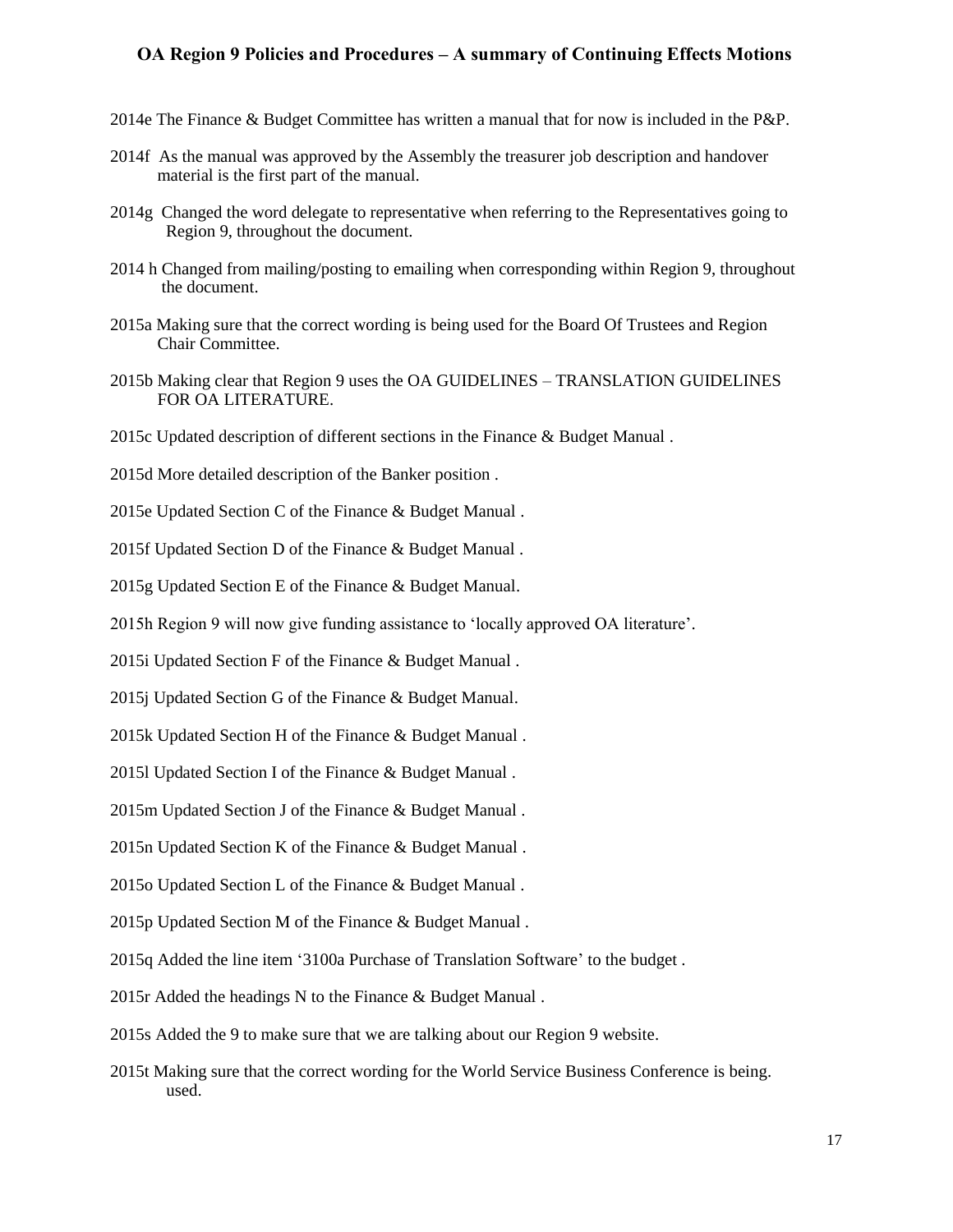2015u One new clear policy for selection and procedures for delegates at large to WSBC .

2015v Added Nine to make sure that we are talking about Region Nine.

- 2016a Generalizing of our current situation with regards to Electronic Communication business.
- 2016b A policy has been created which will be of use when no Host has come forward for organizing next Assembly/Convention.
- 2016c Allowance for full online-banking.
- 2016d Removed most of the Finance and Budget Manual from our P&P. Only the relevant information stays in the appropriate section. References to Appendix A have been deleted.

# Rescissions, Amendments and Deletions

1983c amended by 1999d and 2006g 1985b amended by 2013k 1988c deleted in 2004 1988e amended by 2006h 1989a amended by 2008h 1991a amended by 2004e 1991b amended by 1999e 1991e amended by 2004e 1991j amended by 1999k 1991m deleted in 2015 1993b amended by 1999g 1994c amended by 2004e 1995a amended by 2006b 1995c amended by 2004e 1995j rescinded by 2011b 1995l amended by 1999h and rescinded by 2011b 1996a amended by 1999b 1996b amended 1999c and 2011c 1996f amended 2002 j and 2010c 1996g amended by 2013e 1996h amended by 2009e and 2011c 1997b amended by 2012q, 2012b and 2012c 1997c amended by 2004e 1997f rescinded by 2012l 1997g amended by 2008f 1997h rescinded by 2012l 1999a amended by 2006f 1999c amended by 2004e 1999d amended by 2006g 1999e amended by 2009c 1999g amended by 2004e 1999h amended by 2012r, 2012p and 2012m 2000a amended by 2004e 2001a amended by 2004e and deleted 2014a